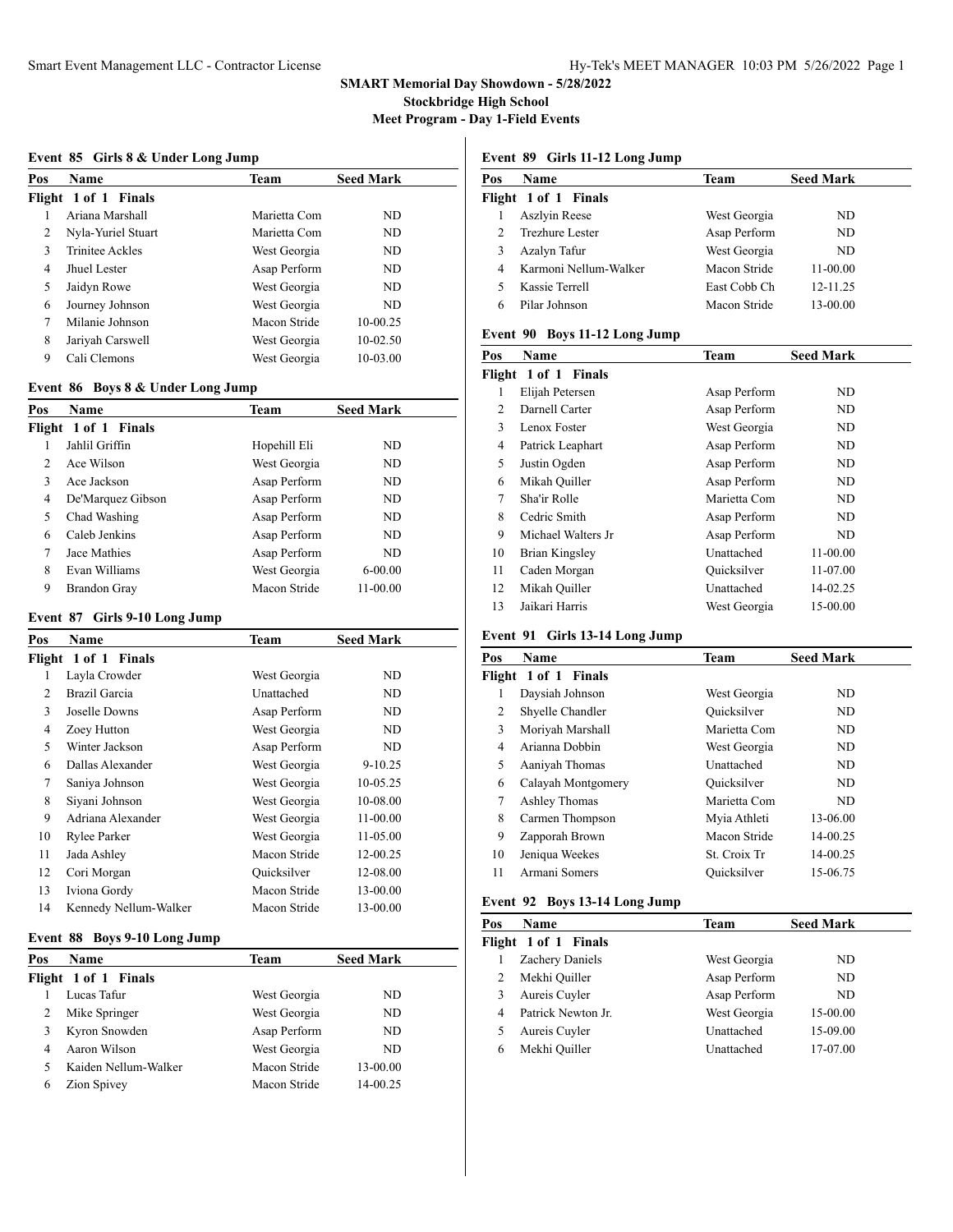# **SMART Memorial Day Showdown - 5/28/2022**

**Stockbridge High School**

**Meet Program - Day 1-Field Events**

| Event 115 Girls 9-10 Shot Put               |              |                   |  |
|---------------------------------------------|--------------|-------------------|--|
| Pos<br><b>Name</b>                          | Team         | <b>Seed Mark</b>  |  |
| Flight 1 of 1 Finals                        |              |                   |  |
| Kya Carter<br>1                             | Hopehill Eli | ND                |  |
|                                             |              |                   |  |
| Event 116 Boys 9-10 Shot Put                |              |                   |  |
| Pos<br>Name                                 | Team         | <b>Seed Mark</b>  |  |
| Flight 1 of 1 Finals                        |              |                   |  |
| Thomas Blackmon Jr<br>1                     | Asap Perform | ND                |  |
| $\overline{2}$<br>Aaron Wilson              | West Georgia | ND                |  |
| 3 Ezra Williams                             | West Georgia | ND                |  |
| Event 117 Girls 11-12 Shot Put              |              |                   |  |
| Pos<br>Name                                 | Team         | <b>Seed Mark</b>  |  |
| Flight 1 of 1 Finals                        |              |                   |  |
| Kenzie Carter<br>1                          | Hopehill Eli | ND                |  |
| Nakeera Snowden<br>2                        | Asap Perform | 22-00.25          |  |
| Event 118 Boys 11-12 Shot Put               |              |                   |  |
|                                             |              |                   |  |
| Name<br>Pos                                 | Team         | <b>Seed Mark</b>  |  |
| Flight 1 of 1 Finals                        |              |                   |  |
| 1<br>William Burden                         | Quarter Hors | ND                |  |
| 2<br>King Hinton                            | West Georgia | 28-00.00          |  |
| Event 120 Boys 13-14 Shot Put               |              |                   |  |
| Pos<br>Name                                 | Team         | <b>Seed Mark</b>  |  |
| Flight 1 of 1 Finals                        |              |                   |  |
| Princeton Gilyard<br>1                      | West Georgia | ND                |  |
| Event 123 Girls 9-10 High Jump              |              |                   |  |
| Pos<br>Name                                 | Team         | <b>Seed Mark</b>  |  |
| Flight 1 of 1 Finals                        |              |                   |  |
| Rylee Parker<br>1                           | West Georgia | $3 - 02.25$       |  |
|                                             |              |                   |  |
| Event 124 Boys 9-10 High Jump               |              |                   |  |
|                                             |              |                   |  |
| Pos<br><b>Name</b>                          | Team         | <b>Seed Mark</b>  |  |
|                                             |              |                   |  |
| Flight 1 of 1 Finals<br>Cayden Clemons<br>1 | Asap Perform | NH                |  |
|                                             |              |                   |  |
| Event 125 Girls 11-12 High Jump             |              |                   |  |
| Name<br>Pos                                 | Team         | <b>Seed Mark</b>  |  |
| Flight 1 of 1 Finals                        |              |                   |  |
| Aszlyin Reese<br>1                          | West Georgia | NΗ                |  |
| $\overline{c}$<br>Faith Eatmon              | St. Croix Tr | 4-00.00           |  |
| Event 126 Boys 11-12 High Jump              |              |                   |  |
| <b>Name</b><br>Pos                          | <b>Team</b>  | <b>Seed Mark</b>  |  |
| Flight 1 of 1 Finals                        |              |                   |  |
| King Hinton<br>1                            | West Georgia | 1.07 <sub>m</sub> |  |
| $\overline{c}$<br><b>Brian Kingsley</b>     | Unattached   | 1.19m             |  |
| Event 127 Girls 13-14 High Jump             |              |                   |  |
| Pos<br>Name                                 | Team         | <b>Seed Mark</b>  |  |
| Flight 1 of 1 Finals                        |              |                   |  |
| Kennedy Powers<br>1                         | West Georgia | NΗ                |  |

# **Event 128 Boys 13-14 High Jump**

| Pos | <b>Name</b>          | Team        | <b>Seed Mark</b> |
|-----|----------------------|-------------|------------------|
|     | Flight 1 of 1 Finals |             |                  |
|     | Cameron Morgan       | Quicksilver | 4-09.75          |

#### **Event 173 Girls 15-16 High Jump**

| Pos | <b>Name</b>          | Team         | <b>Seed Mark</b> |
|-----|----------------------|--------------|------------------|
|     | Flight 1 of 1 Finals |              |                  |
|     | Megan Taylor         | West Georgia | NH               |
|     | Ma'Kariya James      | Myia Athleti | 1.07m            |
|     | Akyra Joseph         | St. Croix Tr | 1.50m            |

# **Event 174 Boys 15-16 High Jump**

| Pos | Name                 | Team         | <b>Seed Mark</b>  |
|-----|----------------------|--------------|-------------------|
|     | Flight 1 of 1 Finals |              |                   |
|     | Bryce Johnson        | West Georgia | NΗ                |
|     | Jairus Ogden         | Asap Perform | NH                |
|     | Nicolas Crosswhite   | Quicksilver  | 2.03 <sub>m</sub> |

# **Event 175 Girls 15-16 Long Jump**

| Pos | <b>Name</b>          | Team         | <b>Seed Mark</b> |
|-----|----------------------|--------------|------------------|
|     | Flight 1 of 1 Finals |              |                  |
|     | Alecia Brown         | West Georgia | ND               |
|     | Brilliant Garcia     | Unattached   | ND               |
|     | Kacy Washington      | Myia Athleti | ND               |
| 4   | Ma'Kariya James      | Mvia Athleti | 4.57m            |
|     | Naima Lyerly         | Doraville El | 4.57m            |
| 6   | Asia Davis           | Solar Elite  | 5.16m            |

# **Event 176 Boys 15-16 Long Jump**

| Pos | Name                  | Team         | <b>Seed Mark</b>  |
|-----|-----------------------|--------------|-------------------|
|     | Flight 1 of 1 Finals  |              |                   |
| 1   | Joseph Oliver         | East Cobb Ch | ND                |
| 2   | Cedric Dumas          | West Georgia | ND                |
| 3   | <b>Anthony Somers</b> | Ouicksilver  | ND                |
| 4   | Amon Henley           | Asap Perform | ND                |
| 5   | Vontrell Holliday     | Asap Perform | ND                |
| 6   | Dele Tinuoye          | Marietta Com | ND                |
| 7   | Xayden Hunt           | West Georgia | 5.49m             |
| 8   | Aidan Mcbride         | East Cobb Ch | 5.96m             |
| 9   | Jaxson Campbell       | Ouicksilver  | 6.40m             |
| 10  | <b>Brent Priester</b> | Solar Elite  | 6.50 <sub>m</sub> |
|     |                       |              |                   |

#### **Event 183 Girls 15-16 Shot Put**

| Pos | <b>Name</b>                           | <b>Team</b>  | <b>Seed Mark</b> |
|-----|---------------------------------------|--------------|------------------|
|     | Flight 1 of 1 Finals                  |              |                  |
|     | Mariah Daniel                         | West Georgia | ND               |
| 2   | Mya Gibson                            | Hopehill Eli | ND               |
| Pos | Event 184 Boys 15-16 Shot Put<br>Name | <b>Team</b>  | <b>Seed Mark</b> |
|     | Flight 1 of 1 Finals                  |              |                  |
|     | Mark Kamp                             | Asap Perform | ND               |
|     | Demarcus Gilbert                      | West Georgia | ND               |